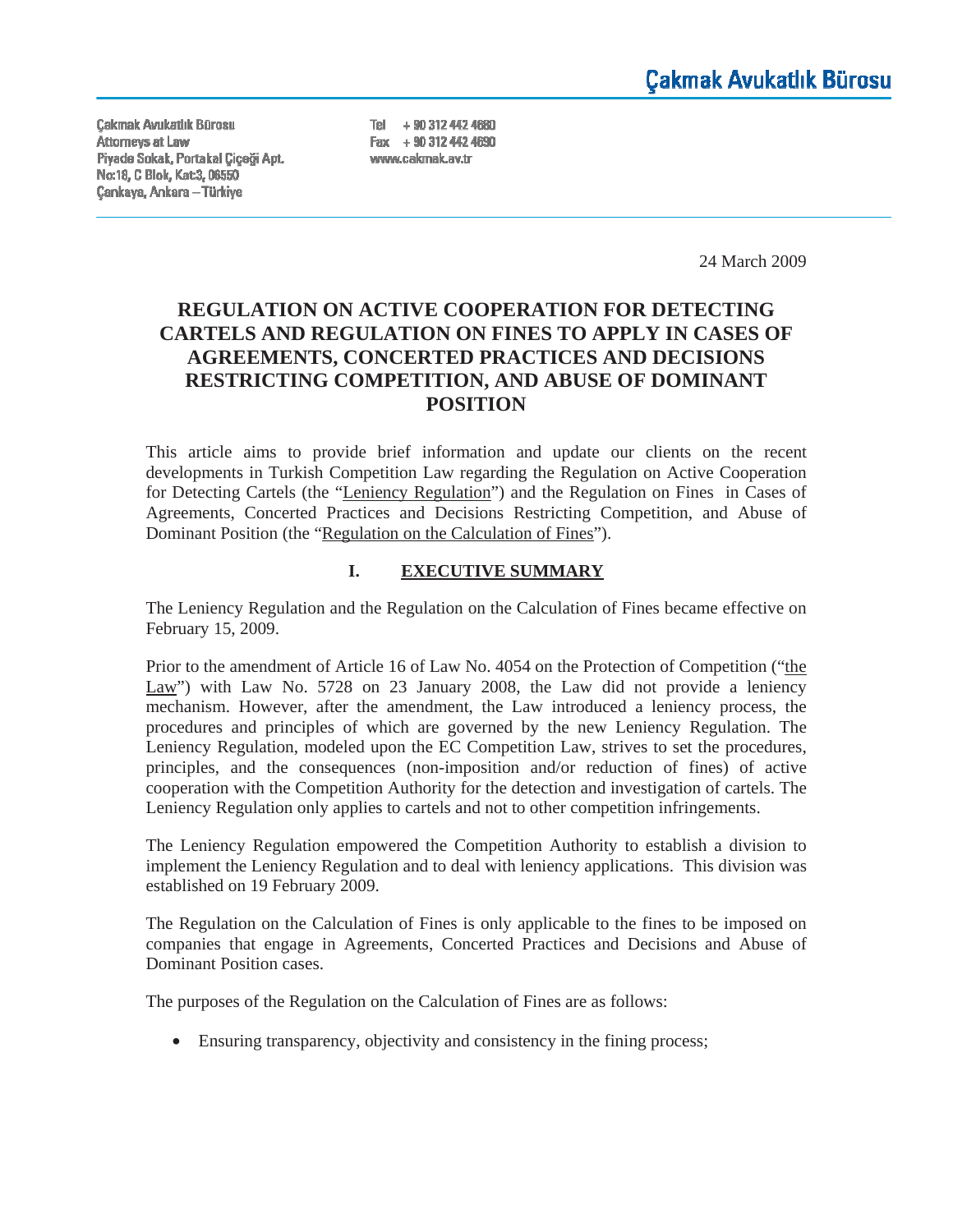- To take into account points such as assistance with investigations and active cooperation while determining the fines; and
- To ensure special and general deterrence.

## **II. LENIENCY REGULATION**

#### **1. Principles introduced by the Leniency Regulation**

Leniency can be defined as the active cooperation of firms with the Competition Authority for the earlier detection of cartels, encouraging more efficient enforcement of the Law. The incentive provided by the Regulation is non-imposition or the reduction of fines for companies that cooperate with competition authorities by revealing information regarding the existence of cartels before the notification of the investigation report, or for the companies that provide additional information that may assist in accelerating the investigation process.

Cooperation of any type does not alone provide a guarantee for relief from the fines. Nonimposition or the reduction of fines for companies who cooperate with the Competition Authority in detecting cartels is assessed by the quality, efficiency and timing of cooperation and by means of explicit demonstration of the grounds.

To benefit from the leniency mechanism, a company shall apply to the Competition Authority prior to receipt of the notification of the investigation report. Depending on the timing of the application (before or after the decision of the Competition Board to carry out preliminary inquiry), a non-imposition or a reduction of fine may be granted.

Pursuant to the Leniency Regulation:

For full immunity from fines:

- The company should be the first company to denounce the existence of a cartel by submitting relevant documents and information to the Competition Authority before the Competition Board makes a decision to carry out a preliminary investigation. The first to do so, prior to a preliminary investigation decision, shall be granted full immunity from fines. Employees and managers of this company will also be granted immunity.
- If a company denounces, where there is not sufficient proof of the violation of Article 4 of the Law, starting with the preliminary investigation decision of the Competition Board up until the final decision, then it may be granted full immunity from the fines. Employees and managers of this company will also be granted immunity.

For the reduction of fines:

• The fine to be imposed on the first company (if it does not qualify for immunity) that denounced its participation in a cartel following the preliminary investigation decision of the Competition Board, shall be reduced by one-third to one-half of the fine. In such a case, at least one-third of the fine may be reduced or a fine may not be imposed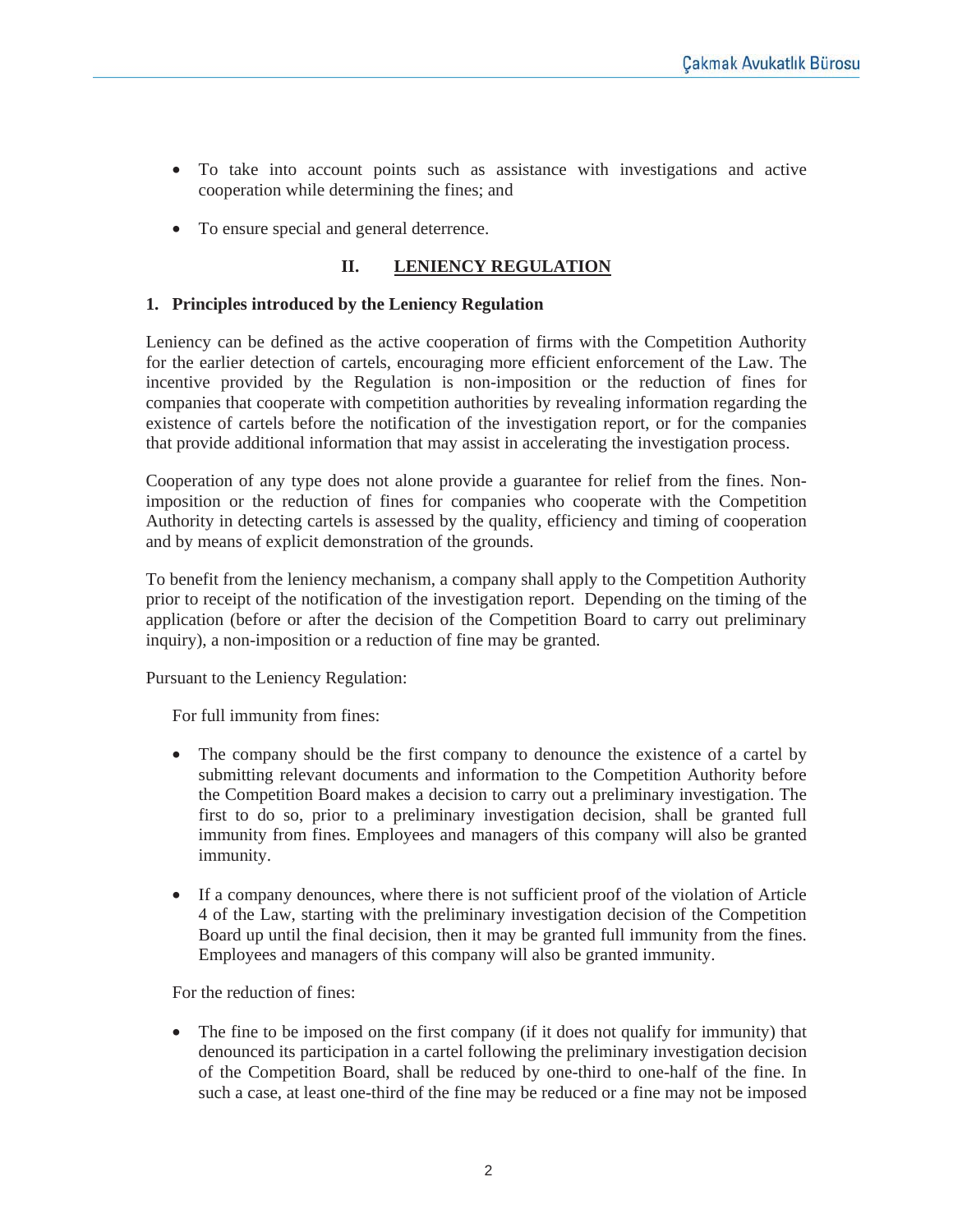at all on the employees/managers of the company who acknowledge its violation of the Law and actively cooperate.

- The fine to be imposed on the second company that denounces participation in a cartel shall be reduced by one-fourth to one-third. In that case, at least one-fourth of the fine may be reduced or a fine may not be imposed at all on the employees/managers who accept the violation and actively cooperate.
- The fine to be imposed on other companies that denounce participation in a cartel shall be reduced by one-sixth to one-fourth. At least one-sixth of the fine may be reduced or a fine may not be imposed at all on the employees/managers.

## **2. Managers and Employers' Application For Leniency**

An employer or a manager of a company may also apply for leniency prior to receiving notification of the preliminary investigation report. This application is totally independent from the application of the company. The reduction rates and conditions for immunity are the same for employers/managers and companies.

Pursuant to Article 6 of the Leniency Regulation, the conditions for managers and employers to benefit from the leniency procedure are as follows:

- The applicant must submit information and evidence of the alleged cartel including the products affected, the duration of the cartel, the names of the companies party to the cartel, specific dates, locations and participants of cartel meetings;
- The applicant must avoid concealing or destroying information or evidence related to the alleged cartel;
- Unless otherwise agreed by the Leniency Unit, the applicant must end its involvement in the alleged cartel;
- Unless otherwise requested by the Leniency Unit, the applicant must keep the application confidential until the end of the investigation; and
- The applicant must continue to actively cooperate with the Competition Authority until a final decision has been rendered.

## **3. Effectiveness of the Leniency Regulation**

The Leniency Regulation also applies to the pending preliminary investigations which began before the Regulation was issued and where the investigation report has not yet been served.

# **III. REGULATION ON THE CALCULATION OF FINES**

Pursuant to the Regulation on the Calculation of Fines, first a basic fine shall be calculated and then the aggravating and mitigating factors shall be taken into account for increasing or decreasing the basic fine. However, the fine shall not exceed 10% of the company's turnover generated at the end of the fiscal year preceding the final decision. If that cannot be